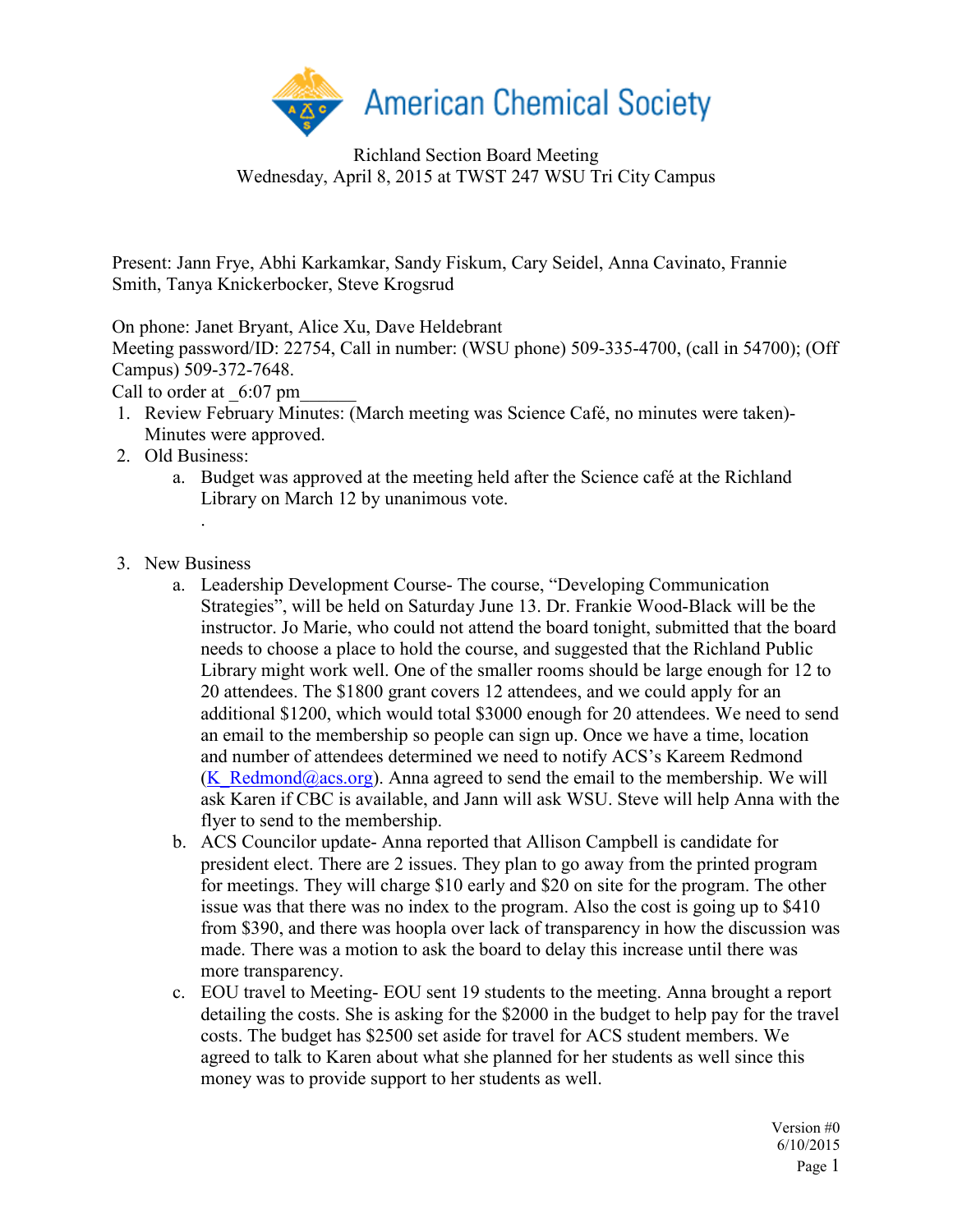

Richland Section Board Meeting

Wednesday, April 8, 2015 at TWST 247 WSU Tri City Campus

- d. 50 and 60 year members: Ahbi received certificates for six 50 and 60 year members. These will be presented at Geezerfest.
- e. Regional Career Fair- This is being organized by Leizel, Karen, Dave, Deb Anderson, and Janet. It will be held Thursday April 23 at CBC, Gjeorde Center from 5 to 10 pm. Due to Leizel leaving to take another position, the invites to industries have not gone out, therefore, we need to delay this event for a couple of months. He believes we have a list of corporations to invite, and the rest of the things we need to make this successful, but due to competing work issues invitations have not gone out. The target audience is high school, college, and post doc individuals. Anna thinks October would be better than May or June as far as students are concerned, but for post docs any time would work. We hope to have company recruiters, and resume or interview workshops. Alice would like her company to participate, because they are recruiting actively. If we target mid-October this could be our premier Richland based National Chemistry Week. We hope to grow this beyond our section, as we will invite other sections. Janet suggested the week of October 5, say Friday, October 9. Dave will send the list of companies for inclusion in the minutes. Jann will also add to the list if people send me other contacts. Steve suggested that Dave write an article for the newsletter to solicit contacts form the membership.
- f. Newsletter- When should we do the next newsletter? We used to have a quarterly newsletter. Janet said we dropped back to three a year, so we should not try to do more than we can support. Alice said it is up to us, but she would like to know so she can plan ahead. If we did it every three months we could do the second one in June, by the  $12<sup>th</sup>$  this could be used to promote the regional meeting. It also should be before our summer picnic. So the deadline should be May 29 to be two weeks before June 12.
- g. Nuclear Science Report- Sandy reported she had 31 students including two girls. There was a glitch on the second Saturday. WSU staff did not unlock the class room so they held it in the hallway.
- h. Dues Allotment from ACS- The allotment was sent out late from ACS. We have not received it yet. We have also not received the \$1000 from Corp. Associates for the career fair, although Janet said it was approved.
- i. Treasurer notes- We had a bill for \$400 to cover Abhi's leadership course. It was billed last year, but not paid. Sandy paid it now. Questioned if we should keep our section dues at \$5.00. Board voted to keep it at that level. Janet said she has two outstanding checks that she hasn't cashed; she said she would cash them soon. See report at end of minutes.
- j. Earth Day update- Janet gave Frannie the English version of student handouts for Earth Day, but the Spanish versions are delayed. Janet recommends we give the city \$100 for the tree. It will be planted in Goethals's Park. Frannie will pass the handouts on to Anna and Tanya.
- k. Summer Picnic- Dave will talk to Kurt Spies from AiChE about when to hold the event and where? Jackson's where we held it last year is closing, so we need to find another location.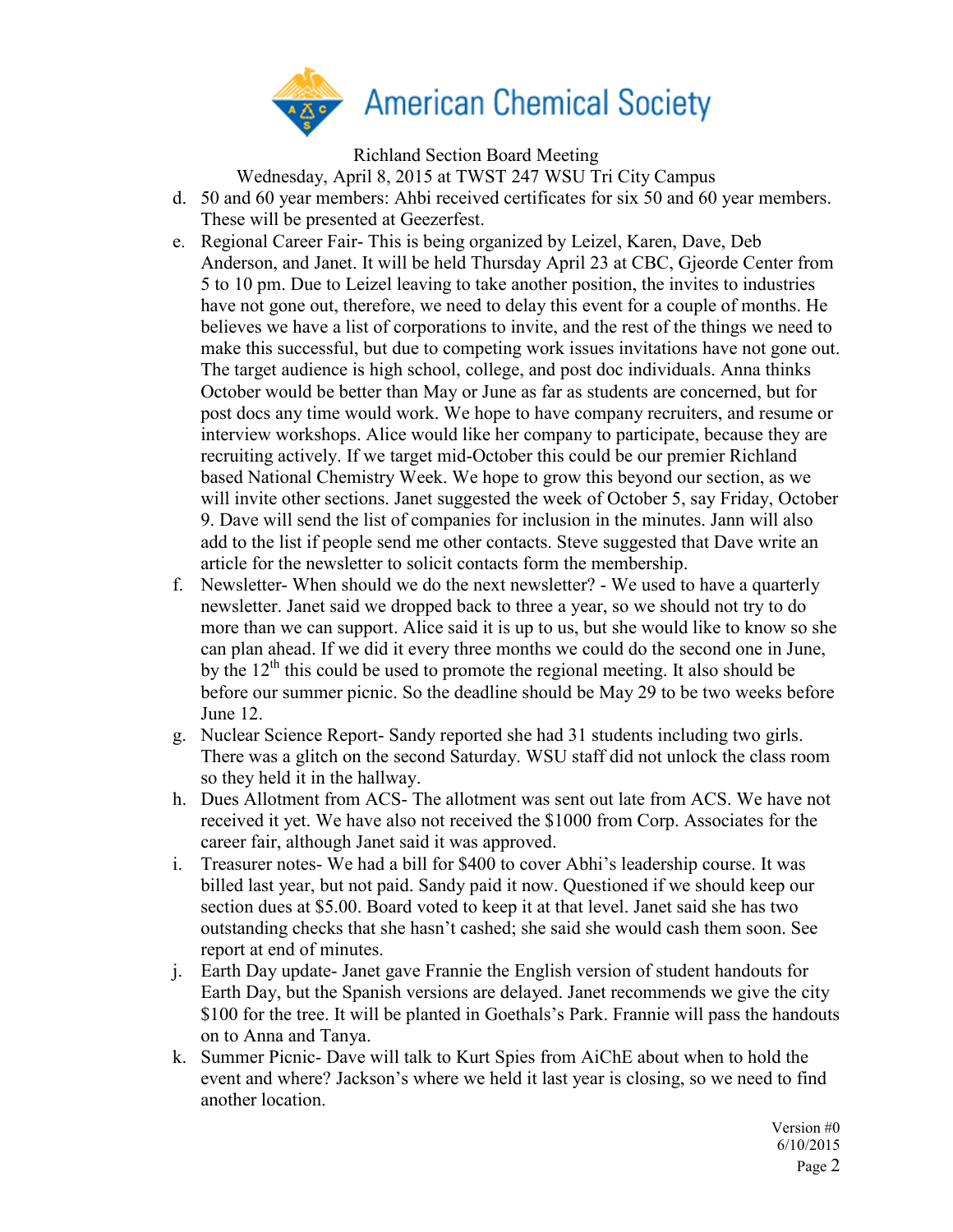

Richland Section Board Meeting

Wednesday, April 8, 2015 at TWST 247 WSU Tri City Campus

l. ACS Fellows Nomination- Janet nominated Steve Krogsrud for this honor.

- m. Other- We received a request from a Seattle Women's Chemist group for support of \$200 for a retreat. Janet will be a presenter. Her travel cost will be \$300, and the Women's group agreed that our \$200 can be used to defray her costs and we would still get credit for supporting the retreat. We talked about this last meeting, and it is included in the budget under the diversity affairs line item. We voted to approve this expenditure.
- n. Janet will become the president of NOR board early, January 1, 2016, but effectively after June 2015 with the resignation of the current president. She needs to put together the package for the section to host the 2019 Regional meeting, so she will be convening a task force. Also Tom Barton is supporting industrial chemistry at the regional meeting and will support high school teacher attendance at the Regional Meeting. She will bring this up at the Regional meeting in Pocatello. The deadline to nominate an outstanding high school teacher is May 15. Anna suggested that Janet draft a letter asking for nominations of high school teachers to the membership, and Anna will send it out.
- 4. April Treasurer's Report is attached at the end of the minutes.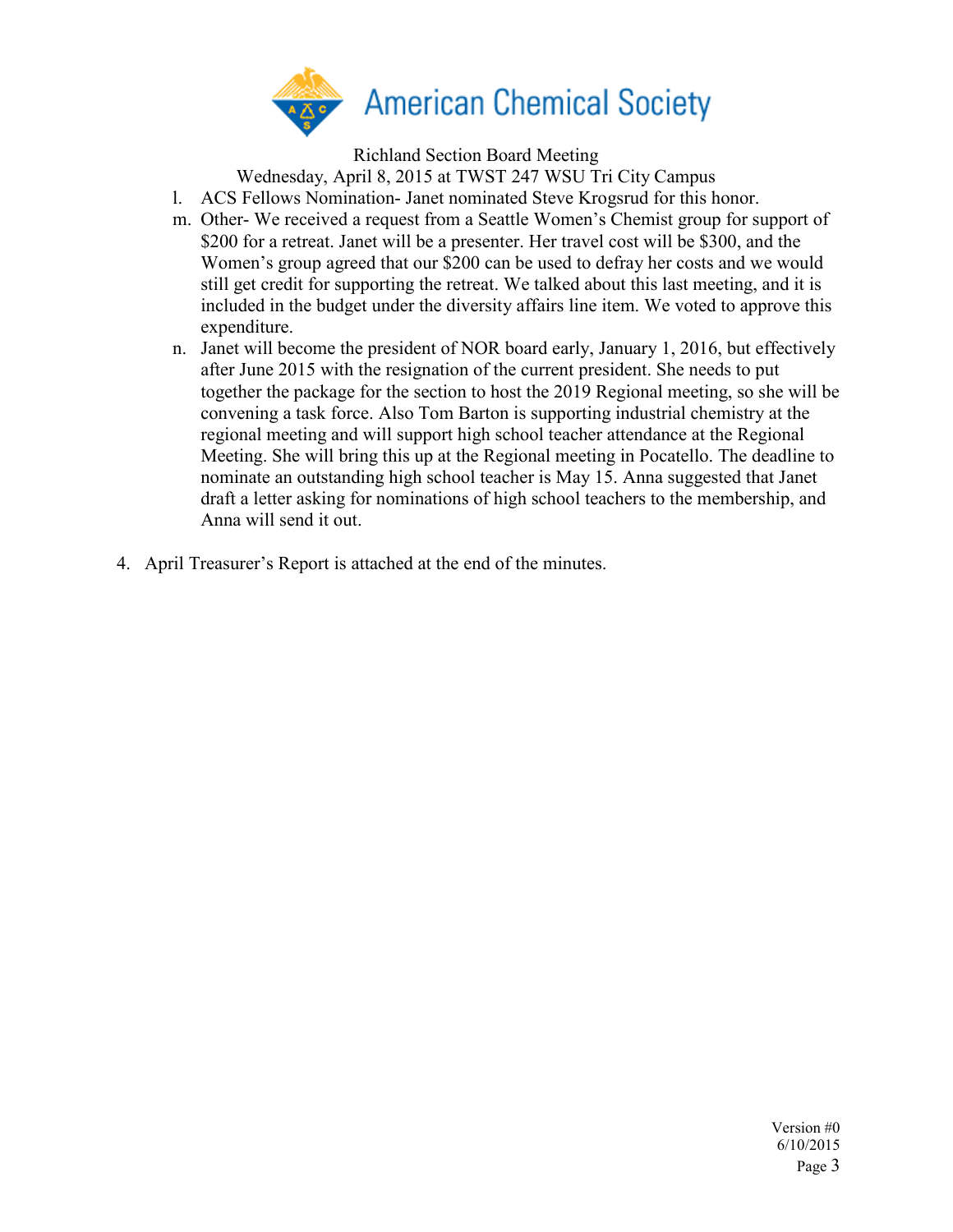

## Richland Section Board Meeting Wednesday, April 8, 2015 at TWST 247 WSU Tri City Campus

| <b>ACS Richland Section</b>                                            |                |  |  |                                                                                                                       |  |  |  |
|------------------------------------------------------------------------|----------------|--|--|-----------------------------------------------------------------------------------------------------------------------|--|--|--|
| <b>Treasurer's Report</b>                                              |                |  |  |                                                                                                                       |  |  |  |
|                                                                        |                |  |  |                                                                                                                       |  |  |  |
|                                                                        | April 12, 2015 |  |  |                                                                                                                       |  |  |  |
|                                                                        |                |  |  |                                                                                                                       |  |  |  |
| Activities                                                             |                |  |  |                                                                                                                       |  |  |  |
| Need to designate the membership section dues collection: keep at \$5? |                |  |  |                                                                                                                       |  |  |  |
| Updated password on the e-Postcard (For 990-N)                         |                |  |  |                                                                                                                       |  |  |  |
|                                                                        |                |  |  | The Urban Institute's National Center for Charitable Statistics (NCCS) recently discovered that an unauthorized party |  |  |  |

or parties have accessed the Form 990 Online and e-Postcard filing systems for nonprofit organizations.

The annual ACS allotment has NOT been received. Contacted Sumara Razak at ACS to follow up.

The ACS bylaws require the section treasurer to make a formal request to the Society for payment of the allotment funds. To facilitate this procedure, a formal request form (also known as a General Payment Voucher) for the succeeding year's allotment is sent from ACS to each section treasurer in early November. The treasurer need only verify contact information, sign the form, and return it to the national office by December 1.

| <b>Starting Balance</b>            |                            |                |           |                                                  |
|------------------------------------|----------------------------|----------------|-----------|--------------------------------------------------|
| Savings                            |                            |                |           |                                                  |
| Checking                           | \$18,828.15<br>\$12,155.59 |                |           |                                                  |
|                                    |                            |                |           |                                                  |
| <b>Reciepts</b>                    |                            |                |           |                                                  |
|                                    |                            | <b>Budget</b>  |           |                                                  |
| From                               | Amount                     | Category       | Date      |                                                  |
| Quarterly interest                 | \$3.72                     | 7 <sub>b</sub> | 4/1/2015  |                                                  |
|                                    |                            |                |           |                                                  |
| <b>Expenses</b>                    |                            |                |           |                                                  |
|                                    |                            | <b>Budget</b>  |           |                                                  |
| To (date billed)                   | Amount                     | Category       | Date Paid | Description                                      |
| xx(3/12/15)                        | \$50.00                    | 20e            | 3/12/2015 | MCSF ACS award                                   |
| xx(3/12/15)                        | \$50.00                    | 20e            | 3/12/2015 | <b>MCSF ACS award</b>                            |
| Alexaner Fang (3/12/15)            | \$50.00                    | 20e            | 3/12/2015 | <b>MCSF ACS award</b>                            |
| Ludlum (2/20/15)                   | \$452.61                   | 20i            | 3/15/2015 | URS funds for alpha meter                        |
| BSA/Blue Mountain Council (2/1/15) | \$50.00                    | 20i            | 3/15/2015 | Grant for Nuclear Science mb training            |
| VisualVerve $(2/18/15)$            | \$225.00                   | 15a            | 3/15/2015 | Feb. newsletter                                  |
| Janet Bryant $(3/11/15)$           | \$18.13                    | 20j            | 3/15/2015 | Earthday student handouts                        |
| Abhi Karkamkar (3/12/15)           | \$47.71                    | 16d            | 3/15/2015 | March Science Café food, plates etc.             |
| Jo Marie Johnson (3/12/15)         | \$13.00                    | 16d            | 3/15/2015 | March Science Café beverages                     |
| Frannie Smith (3/12/15)            | \$14.68                    | 16d            | 3/15/2015 | March Science Café cookies and award frame       |
| ACS National (5/15/14)             | \$400.00                   | 19             | 3/21/2015 | 2014 Leadership Institute--Local Section Leaders |
|                                    |                            |                |           | Track Delagate Abhi Karkamkar                    |
| ACS National (3/13/15)             | \$425.00                   | 19             | 3/21/2015 | 2015 Leadership Institute--Local Section Leaders |
|                                    |                            |                |           | Track Delagate Ram Devanathan                    |
| Anna Cavinato (4/2/15)             | \$585.48                   | 18             | 4/2/2015  | Travel subsidy for Anna Cavinato (Councilor) at  |
|                                    |                            |                |           | Denver Spring Meeting                            |
|                                    |                            |                |           |                                                  |
| Total spent this period            | \$2,381.61                 |                |           |                                                  |
|                                    |                            |                |           | Version #0                                       |
| <b>Ending Balance</b>              |                            |                |           | 6/10/2015                                        |
| Savings                            | \$18,831.87                |                |           | Page 4                                           |
| Checking                           | \$9,097.78                 |                |           |                                                  |

a.